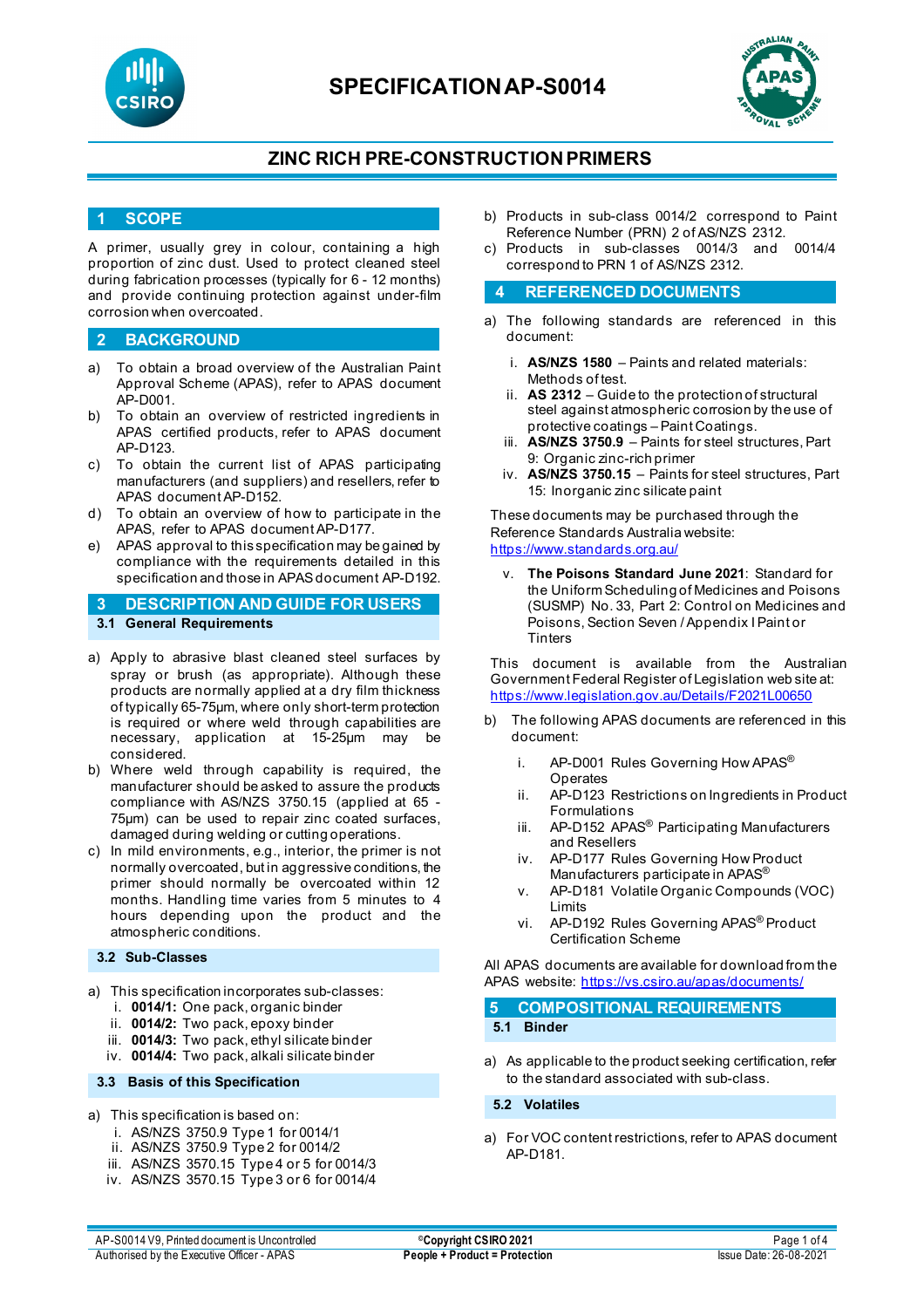



# **ZINC RICH PRE-CONSTRUCTION PRIMERS**

### **5.3 Pigmentation**

a) The pigmentation shall be chosen to impart the properties detailed in clause 7, Table 1 below.

# **6 PRODUCT APPROVAL REQUIREMENTS**

- **6.1 General Requirements**
- a) The product and its application for approval shall comply with the relevant requirements of APAS document AP-D192 during the life of the approval.

#### **6.2 Technical Requirements**

- a) The product shall comply with **all** the requirements of clause 7, Table 1 below.
- b) The manufacturers own quality control schedule of tests and limits shall be allowed subject to the approval of the Executive Officer (EO), APAS.
- c) On request, the EO may request the results of the tests for a batch and compare these with previous batches.
- d) Density and non-volatile content by weight (NVCW) figures for each production batch of the approved product shall be within ±3% of the actual (not theoretical) figures quoted in the original product approval submission (APAS document AP-D139).
- e) Subject to compliance with all the requirements of this specification, the level of Approval appropriate to the application shall be given to the system.

### **6.3 Health and Safety Requirements**

- a) Shall not be a Schedule 1 paint (SUSMP).
- b) Shall be non-toxic when low film builds are burnt during cutting or welding of the primed steel, under normal conditions of ventilation.
- c) The manufacturer's Safety Data Sheet (SDS) must be studied closely prior to using the product and complied with during use of the product
- d) Since most products contain volatile and flammable solvents, the paint should be stored away from all sources of heat or ignition. Containers should be resealed immediately after use and good ventilation provided during use to minimise the risk of fire or explosion and the long-term toxic effects of absorption of the vapour into the lungs.
- e) Care should be taken when applying all products to avoid contact with the skin using protective clothing and barrier cream. A full-face air fed respirator should be used when spraying. All pumping equipment should be adequately earthed.
- f) Products intended for sale in Australia shall comply with all the requirements of the SUSMP. Products intended for sale in other countries shall comply with all local WHS and environmental requirements.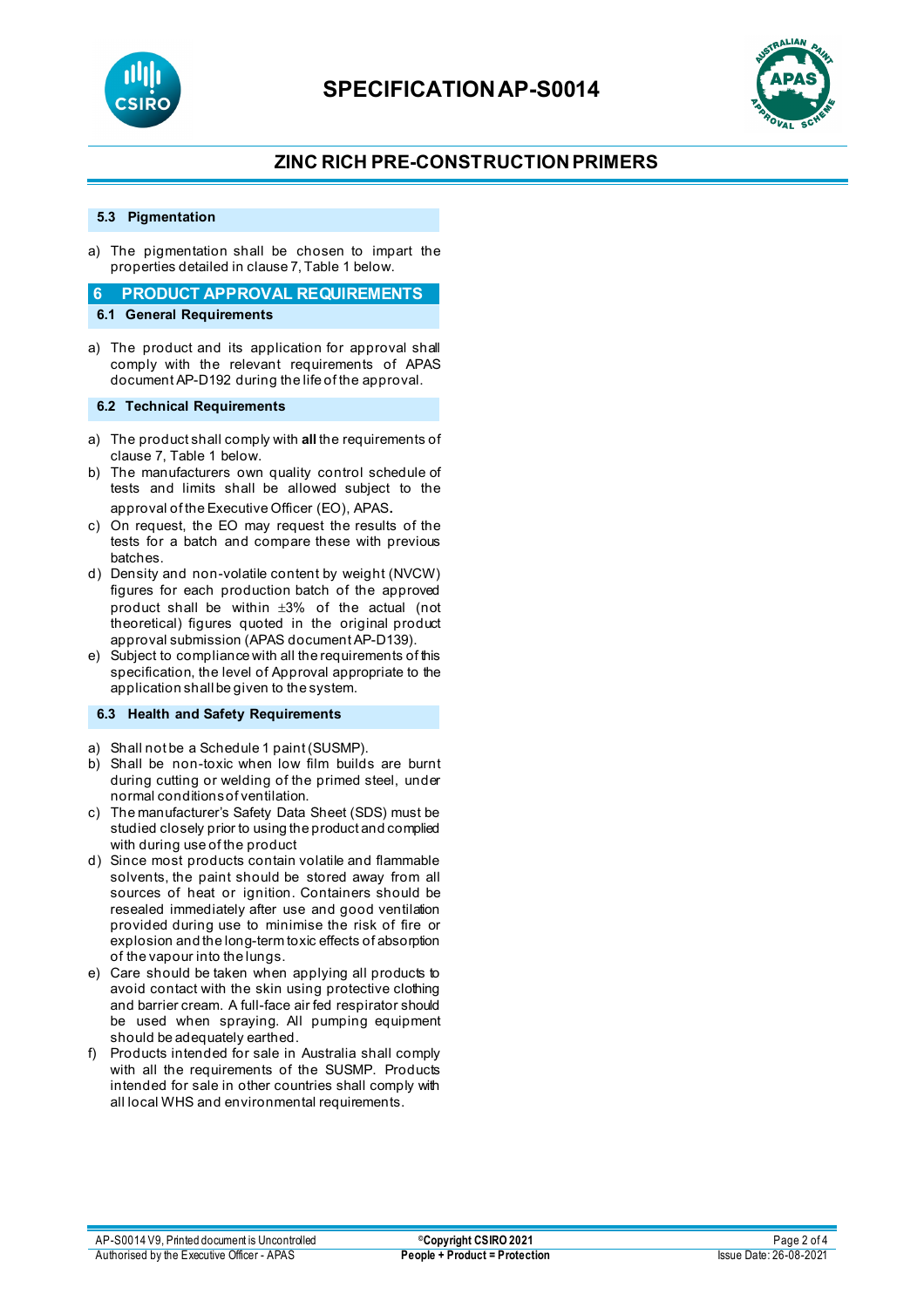

# **SPECIFICATIONAP-S0014**



# **ZINC RICH PRE-CONSTRUCTION PRIMERS**

# **7 TABLE 1: PERFORMANCE PROPERTIES**

| <b>TEST</b>                                                                                               | <b>AS/NZS</b><br>1580<br><b>METHOD</b>                         | <b>REQUIREMENTS</b>                                                                                                                                             |
|-----------------------------------------------------------------------------------------------------------|----------------------------------------------------------------|-----------------------------------------------------------------------------------------------------------------------------------------------------------------|
| General Requirements                                                                                      | AS/NZS<br>3750.9<br>or<br>AS/NZS<br>3750.15<br>(as applicable) | Shall comply with all the requirements of clause 2 Material<br>Requirements from the applicable standard. All results shall be<br>reported.                     |
| <b>Application Properties:</b><br>- Brushing<br>- Rolling (if appropriate)<br>- Spraying (if appropriate) | 205.1<br>205.3<br>205.2                                        | Shall show satisfactory application properties and the dry film shall<br>be free of defects.                                                                    |
| <b>Welding Performance</b>                                                                                | AS/NZS<br>3750.15                                              | Where certification as a weld through primer is required,<br>compliance with clause 2.6.8 of the Standard must be<br>demonstrated.                              |
| <b>VOC Content</b>                                                                                        | <b>APAS</b><br>AP-D181                                         | Refer to APAS document AP-D181 for method and limits.<br>If the APAS specification is not listed on AP-D181, a declaration<br>of VOC content is still required. |